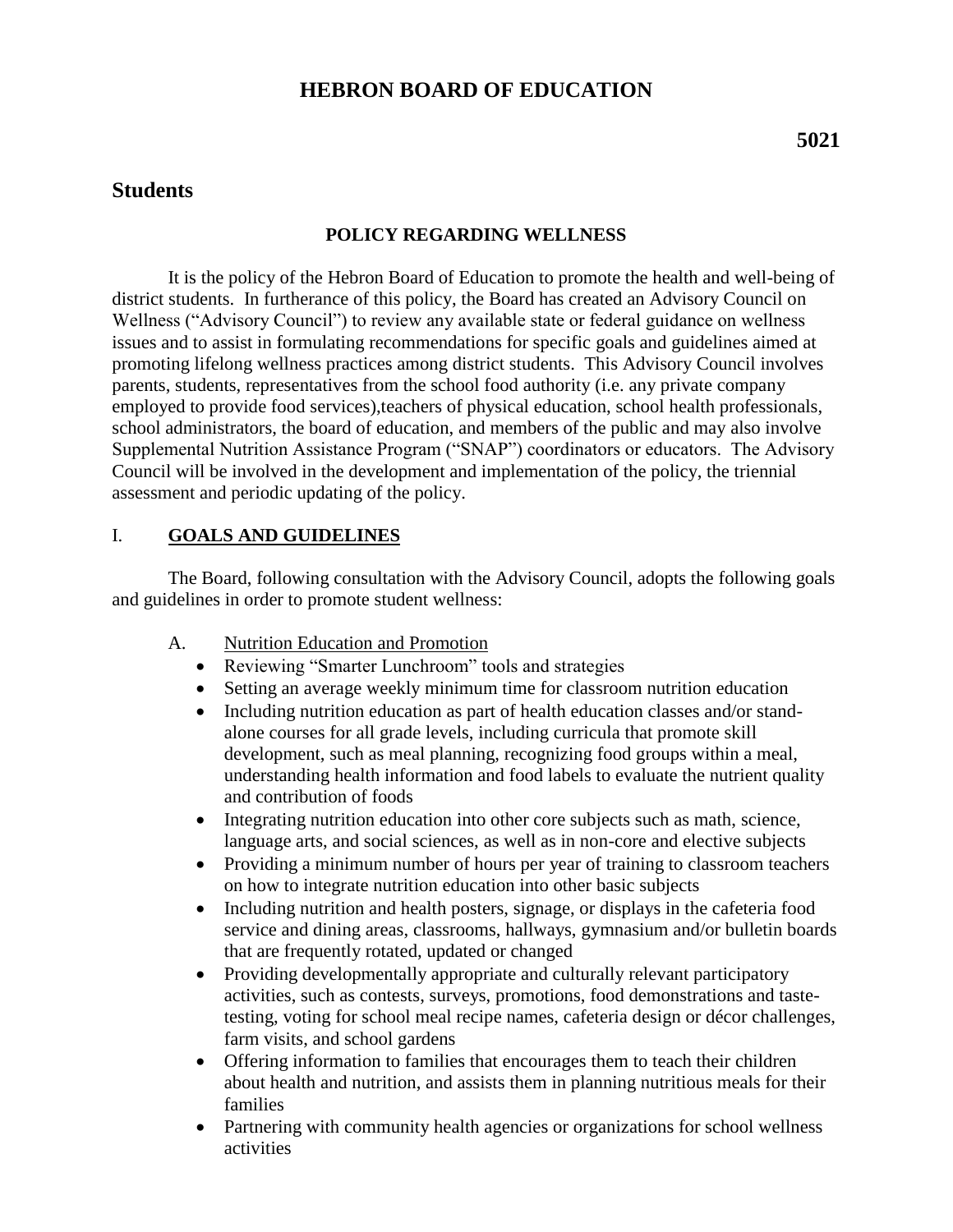- Faculty are encouraged to integrate nutrition education. Such lessons can/should be integrated into science, math, or language arts lessons.
- Nutrition education program will focus on students' eating behaviors and be based on theories and methods proven to be effective by published research and be consistent with state's/district's health education standards/guidelines/frameworks.
- Materials and resources for nutrition education will be identified for use.
- Food service staff will market and educate students, staff, and families in a way that increases awareness of healthy eating habits, following federal, state, and local guidelines.
- B. Physical Activity and Other School-Based Activities
	- Offering staff wellness activities and professional development opportunities related to health and nutrition that inspire school staff to serve as role models and practice healthy eating, physical activity and other activities that support staff and wellness
	- Sponsoring health fairs, TV-turnoff week, school-supported races, family wellness activities or family day activities that promote health and wellness
	- Incorporating a school garden, Farm to School, Farm to Cafeteria or Chefs Move to Schools activities that promote healthy eating
	- Sending school newsletters or dedicated parts of newsletters or school websites promoting healthy eating, healthy recipes and physical activity
	- Encouraging and promoting the use of Let's Move and other healthy initiatives that promote physical activity and healthy eating
	- Applying for the Healthier US School Challenge
	- Completing and reporting the results of the School Health Index self-assessment process to assess the extent to which some or all components of the local school wellness policy are being implemented in schools
	- Using the Centers for Disease Control School Health Guidelines to Promote Healthy Eating and Physical Activity
	- Setting minimum physical education requirements including time, frequency and intensity
	- Setting maximum teacher to student ratios for physical education classes
	- Setting minimum requirements for recess, including amount of time and scheduling of recess time
	- Requiring recess to be outdoors if possible
	- Encouraging walking and biking to school through safe route programs
	- Creating after school activity programs, student health council, and community/family programs that encourage healthy habits
	- Scheduling school meals at appropriate times in appropriate settings
	- Marketing healthy food in ways that increase its appeal
	- Giving students and the community after-school access to school activity facilities
	- Participating in the Connecticut Red Ribbon PASS Program ]
	- Staff are encouraged to consider physical activities/movement breaks throughout the school day, especially shortened days in which recess is not held.
	- Outdoor recess should be encouraged whenever possible, even during minor inclement weather episodes.
	- Continue to follow state guidelines for recess requirements at the elementary level.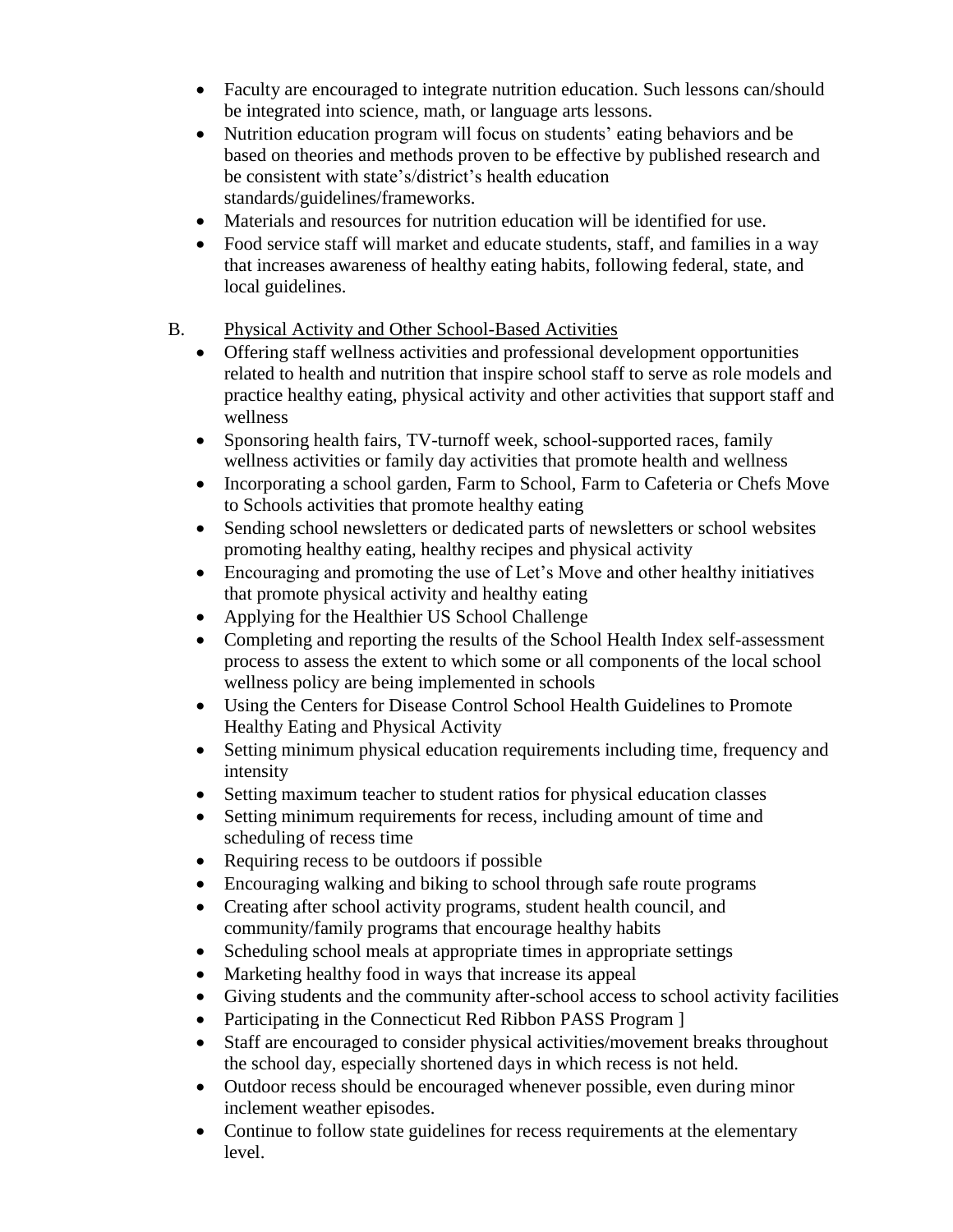- The Advisory Council on Wellness will seek opportunities and initiatives to encourage wellness activity among students, staff, families, and the community.
- Food service staff will follow state guidelines for school meals.
- School facilities will be made available to the community for after school activities.
- C. Nutritional Guidelines for School Food
	- Whether the district is in compliance with updated meal patterns (e.g. offering fruits and vegetables each day, more whole grains and portion sizes and calories standards to maintain a healthy weight)
	- A description of nutrition standards for school meals
	- The website address of current school menus
	- Description of federal Child Nutrition Programs in which the district participates (e.g. Fresh Fruit and Vegetable Program, Summer Food Service Program, etc.)
	- How participation in the school meal programs will be promoted and how families are notified of the availability of Child Nutrition Programs and how to determine children's eligibility for such programs
	- Whether school meals are prepared onsite or offsite, and if a food service management company operates the school meal programs
	- Timing and duration of school meals that consider evidence-based research to support healthy eating
	- Information about the availability of free drinking water throughout the school day
	- Regulating a la carte, vending machine, concession and school store offerings in each school
	- Regulating after school activity, field trip, school event and school party offerings
	- Eliminating the use of food as a reward
	- Eliminate the use of candy and other unhealthy foods as fundraisers
	- Training and certification of food preparation and food service staff
	- Evaluating food and drink contracts
	- Classroom celebrations that do not involve food are not subject to this policy.
	- Classroom celebrations are at the discretion of building administration.
	- Any celebration which include food must include a majority of healthy food options (please refer to the Healthy Food Guidelines for Elementary School)
	- All food not distributed by the Hebron Public School's School Lunch Program must be approved by the School Nurse or designee, such food must be accompanied by a list of ingredients.
	- Recognition of special days (i.e. birthdays) shall be recognized with non-food items or experiences.
	- The Hebron Board of Education discourages the use of food as reinforcement.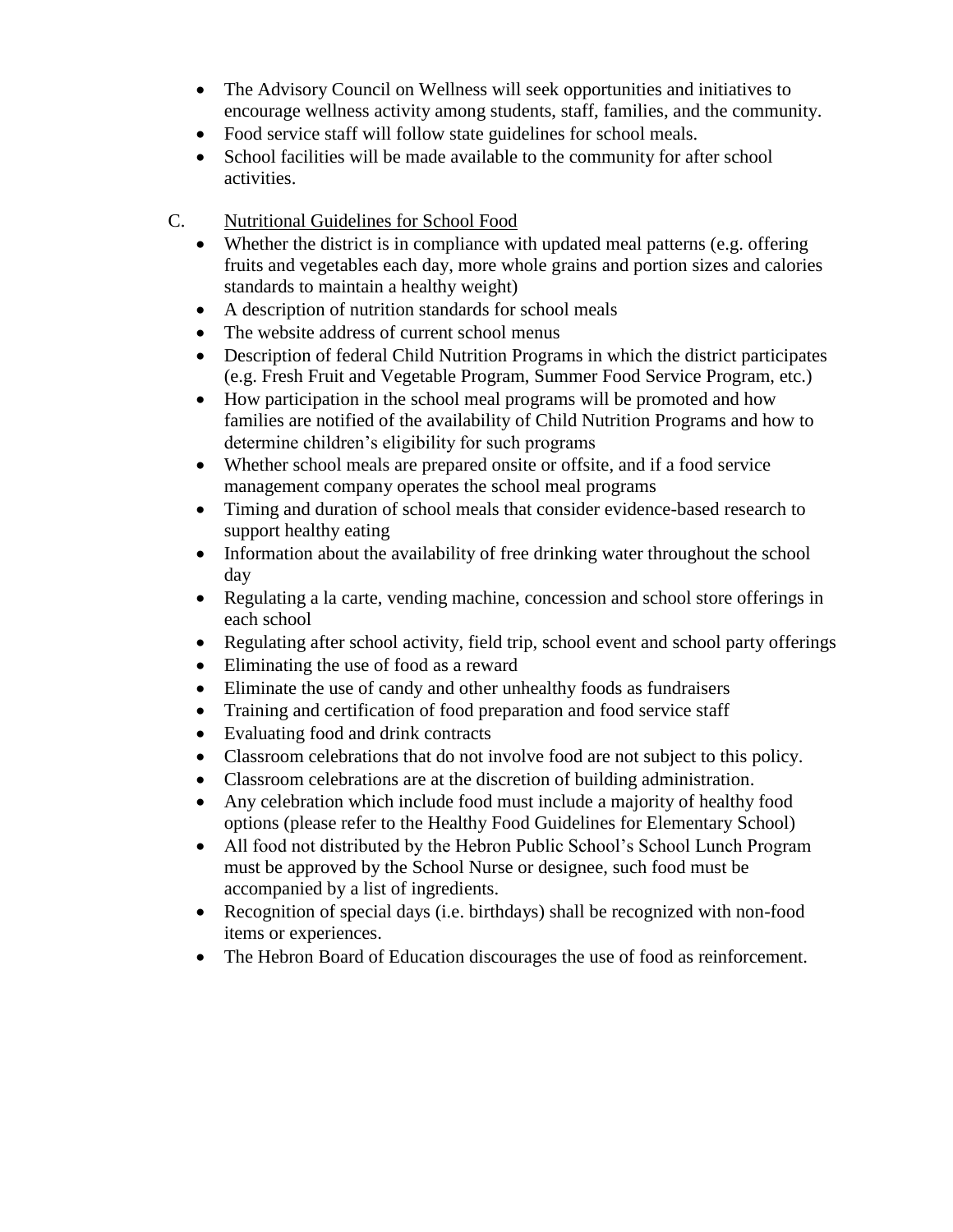# **Healthy Food Guidelines for Elementary Schools**

### **Examples of Healthy Food (meet daily recommended nutritional values)**

Healthy Beverages include: Water (including carbonated water without added sugar), milk, and juice (with no added sweeteners)

Fresh, frozen, dried, or canned vegetables and fruit, granola/cereal bars, cereal, crackers, baked chips, pretzels, popcorn, trail mix, Chex Mix, Fig Newtons, animal crackers, graham crackers, pudding, yogurt, gelatin, sherbet, cheese, peanut butter, frozen fruit slushies, frozen fruit bars, whole grain cookies, rice cereal treats (or other cereal)

# **Examples of food that does not meet daily recommended nutritional values:**

Carbonated, sugary beverages

Popsicles that do not contain fruit or fruit juice

Chewing gum, hard candy, fruit snacks, jelly beans, candied fruit, marshmallow candies (except rice cereal treats), Fondant, licorice, spun candy, candy coated popcorn, cakes and cookies.

At a minimum, all reimbursable school meals (i.e. free and reduced lunches) shall meet the program requirements and nutritional standards established by the USDA regulations applicable to school meals.

#### D. Guidelines for the Marketing of Food on Campus

Food or beverage marketing on campus during school hours shall only be permitted of foods and beverages that may be sold on the school campus during the school day and that comply with competitive food standards. Food marketing includes oral, written or graphic statements made for the purpose of promoting the sale of a food or beverage, product made by the producer, manufacturer, seller or any other entity with a commercial interest in the product. Food marketing includes the marketing of food or beverages on the exterior of vending machines, through posters, menu boards, coolers, trash cans and other food service equipment, as well as cups used for beverage dispensing.

# **II. MEASURING THE IMPLEMENTATION OF WELLNESS POLICY**

Pursuant to this policy, the Board shall designate the Director of Educational Services to be responsible for the implementation and oversight of the school district's wellness program. The Director of Educational Services will be responsible for ensuring that the goals and guidelines relating to nutrition promotion and education, physical activity, school-based wellness activities and nutritional value of school-provided food and beverages are met, that there is compliance with the wellness policy, and that all school policies and school-based activities are consistent with the wellness policy.

#### B. Triennial Assessment

At least every three years, the Board will measure and make available to the public an assessment on the implementation of the wellness policy. In this triennial assessment, the Board